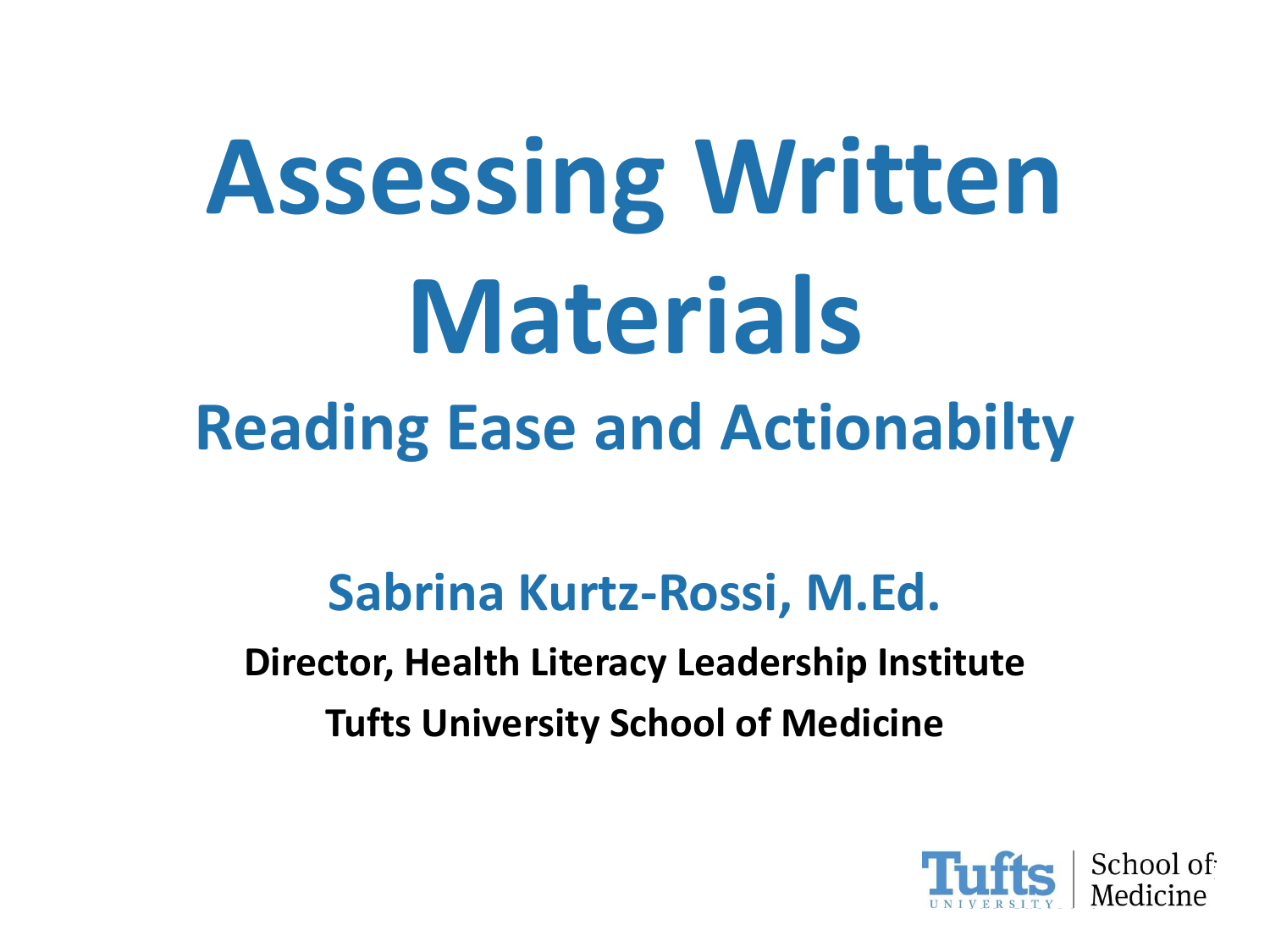#### **Literacy, Language and Culture**

**Language is reflective of cultural beliefs and concepts.** 

**In the Navajo language there is no word or concept for chemotherapy.** 



**Source:** Andrulis, DP and Brach, C. (2007) Integrating Literacy, Culture, and Language to Improve Health Care Quality for Divers Populations. *Am J Health Behav*. 31(Suppl 1): S122-133.

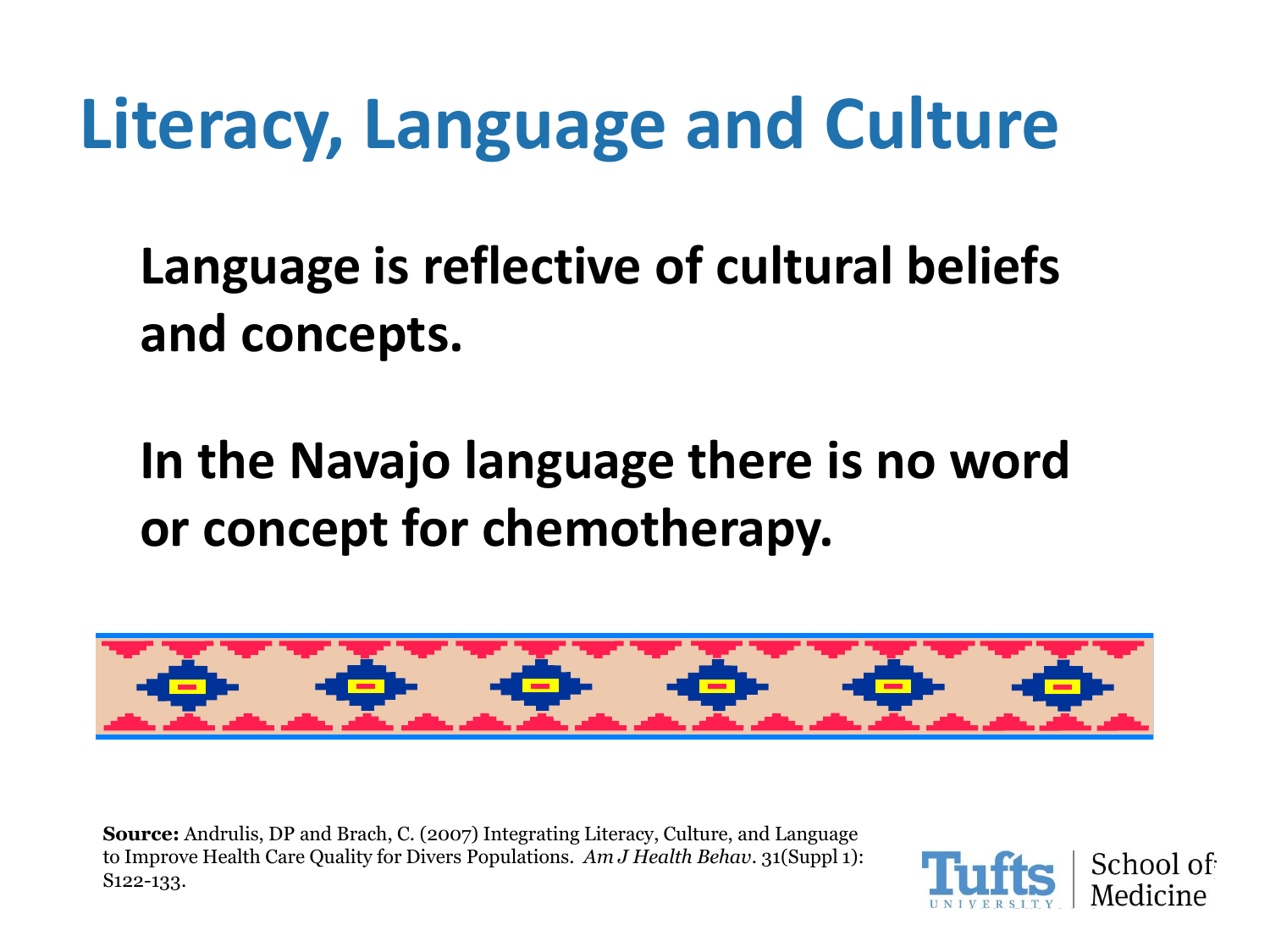#### **Enhanced Cultural and Linguistically Appropriate Services (CLAS) Standards**

• **Principle Standard (Standard 1).** Provide effective, equitable, understandable and respectful quality care and services that are responsive to diverse **cultural** health beliefs and practices, preferred **languages**, **health literacy** and other communication needs.

**Source:** U.S. Department of Health and Human Services Office of Minority Health*. National Standards for Culturally and Linguistically Appropriate Services in Health and Health Car*e*: A Blueprint for Advancing and Sustaining CLAS Policy and Practice*. U.S. DHHS. Washington, DC: 2013.

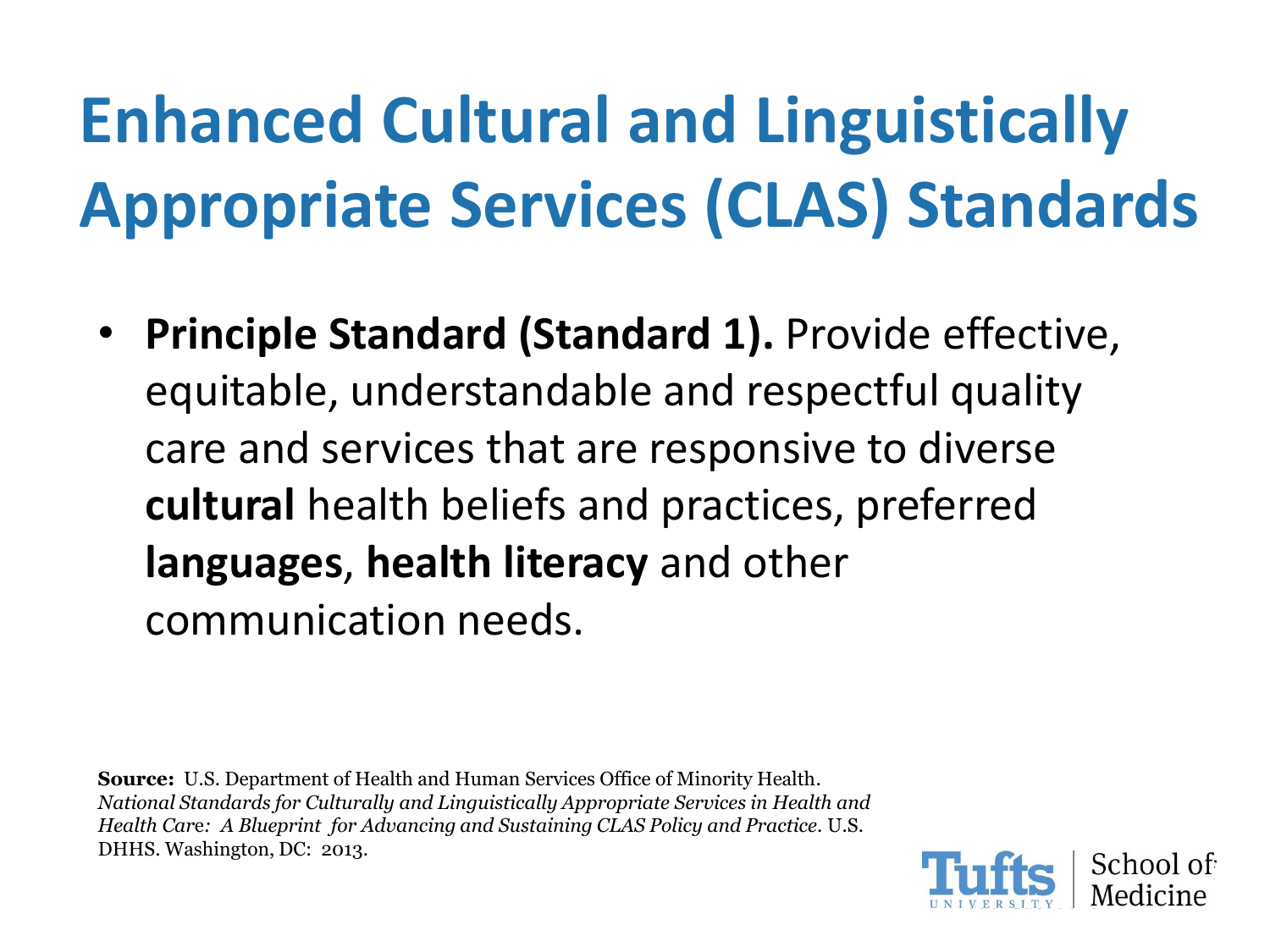#### **CLAS Standards by Theme**



- **Governance, Leadership and Workforce**  (Standards 2-4)
- **Communication and Language Assistance** (Standards 5-8)
- **Engagement, Continuous Improvement and Accountability** (Standards 9-15)

**Source:** U.S. Department of Health and Human Services Office of Minority Health*. National Standards for Culturally and Linguistically Appropriate Services in Health and Health Car*e*: A Blueprint for Advancing and Sustaining CLAS Policy and Practice*. U.S. DHHS. Washington, DC: 2013.

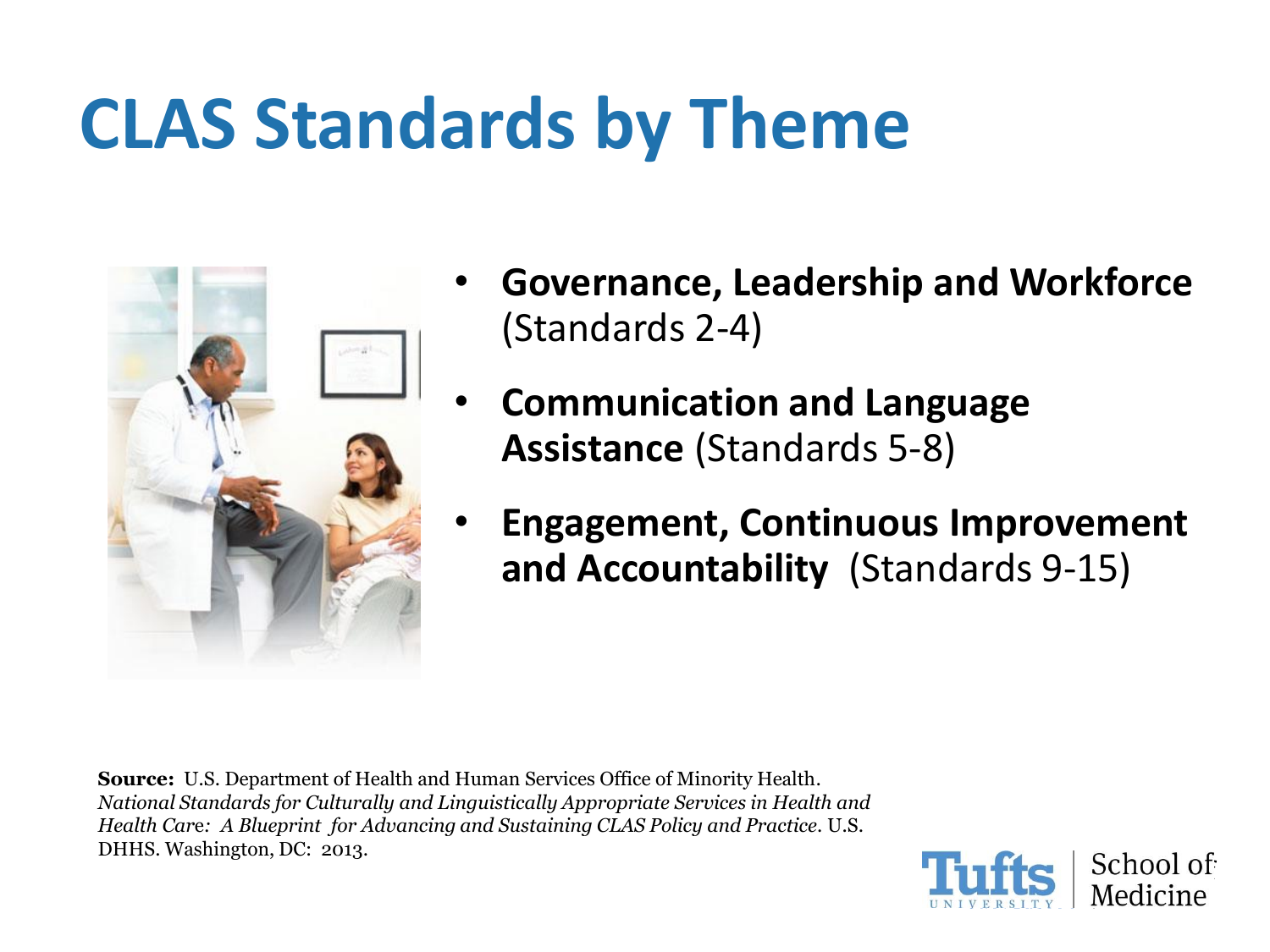## **Integrate Health Literacy and Cultural Competency**

- Plain language + **Translation** + Cultural Relevance
- Avoid Jargon + **Interpretation** + Teach-back



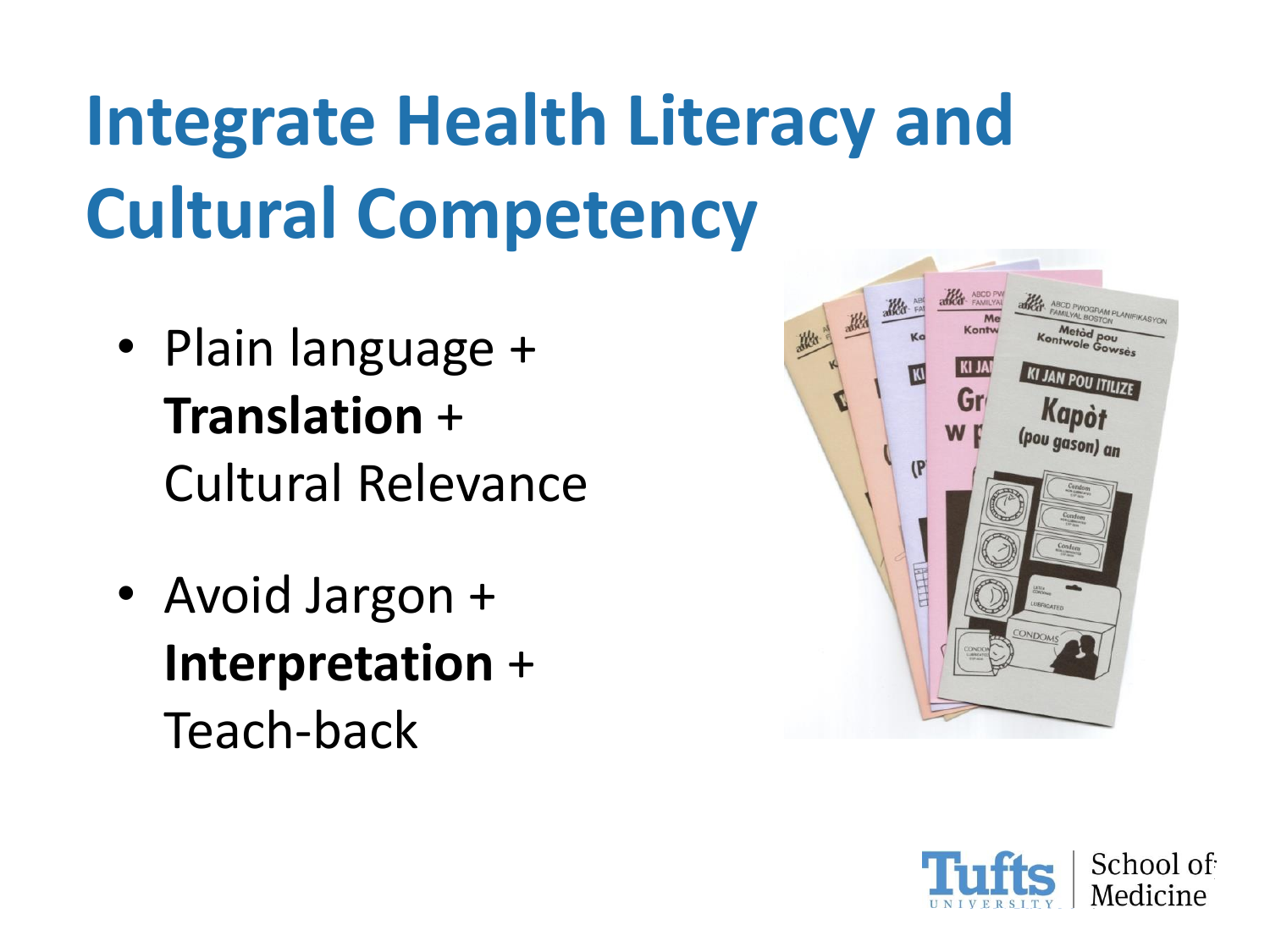#### **What do you find hard to read and why?**

Running title . August 2012 . Vol. XXI, No. 1

#### **Article Title**

**ЈОНУ SMITH** 

University of California john@smith.com

#### Abstract

Lorem ipsum dolor sit amet, consectetuer adipiscing elit. Ut pursa elit, vestibulum ut, placerat ac, antem sposom nover su americane comescenser auspecting ent. Us primo ent, certaminim ur, possenti ac,<br>adjuscing titae, felis. Curabitur dictum gravida materis. Nam arcu libero, novummy egel, consecteurs.<br>id, vulpulate a, m et netus et milessada fames ac turpis egestas. Mauris ut leo. Cras tiverra metus rhoncus sen. Nulla<br>et lectus vestibulum sena fringilla ultrices. Phasellus eu tellus sit amet torter gravida placerat. Integer supien est, iaculis in, pretium quis, cicerra ac, nunc. Praesent eget sem vel leo ultrices bibendum. Aerean<br>function. Morbi deler milita, malesuada est, publisar at, maltis ac, milita. Cumbitier auctor semper suila.<br>Donce orci sit amet orci dignissim rutrum.

#### I. INTRODUCTION

orem ipsum dolor sit amet, consectetur adipiscing elit. Nam dui ligula, fringilla Ja, euismod sodales, sollicitudin vel, wisi. Morbi auctor Jorem non justo. Nam Jacus libero, pretium at, lobortis vitae, ultricies et, tel-Ius. Donec aliquet, tortor sed accumsan bibendum, erat lieula aliquet maena, vitae ornare odio metus a mi. Morbi ac orci et nisl hendrerit mollis. Suspendisse ut massa. Cras nec ante. Pellentesque a nulla. Cum sociis natoque penatibus et magnis dis parturient montes, nascetur ridiculus mus. Aliquam tincidunt urna. Nulla ullamcorper vestibulum turpis. Pellentesque cursus luctus mauris.

Nulla malesuada porttitor diam. Donec felis erat, congue non, volutpat at, tincidunt tris-<br>tique, libero. Vivamus viverra fermentum felis. Donec nonummy pellentesque ante. Phasellus adipiscing semper elit. Proin fermentum<br>massa ac quam. Sed diam turpis, molestie vitae, placerat a, molestie nec, leo. Maecenas lacinia. Nam ipsum ligula, eleifend at, accumsan nec, suscipit a, ipsum. Morbi blandit ligula "A thank you or further information

feugiat magna. Nunc eleifend consequat lorem Sed lacinia nulla vitae enim. Pellentesque tincidunt purus vel magna. Integer non enim. Praesent euismod nunc eu purus. Donec bibendum quam in tellus. Nullam cursus pulvinar lectus. Donec et mi. Nam vulputate metus eu enim. Vestibulum pellentesque felis eu massa.

#### II. METHODS

- Maecenas sed ultricies felis. Sed imperdiet dictum arcu a egestas.<br>• Donec dolor arcu, rutrum id molestie in,
- viverra sed diam
- · Curabitur feugiat<br>• turpis sed auctor facilisis
- · arcu eros accumsan lorem, at posuere mi diam sit amet tortor
- · Fusce fermentum, mi sit amet euismod rutrum
- · sem lorem molestie diam, jaculis aliquet sapien tortor non nisi
- · Pellentesque bibendum pretium aliquet Quisque ullamcorper placerat ipsum. Cras<br>nibh. Morbi vel justo vitae lacus tincidunt ultri-





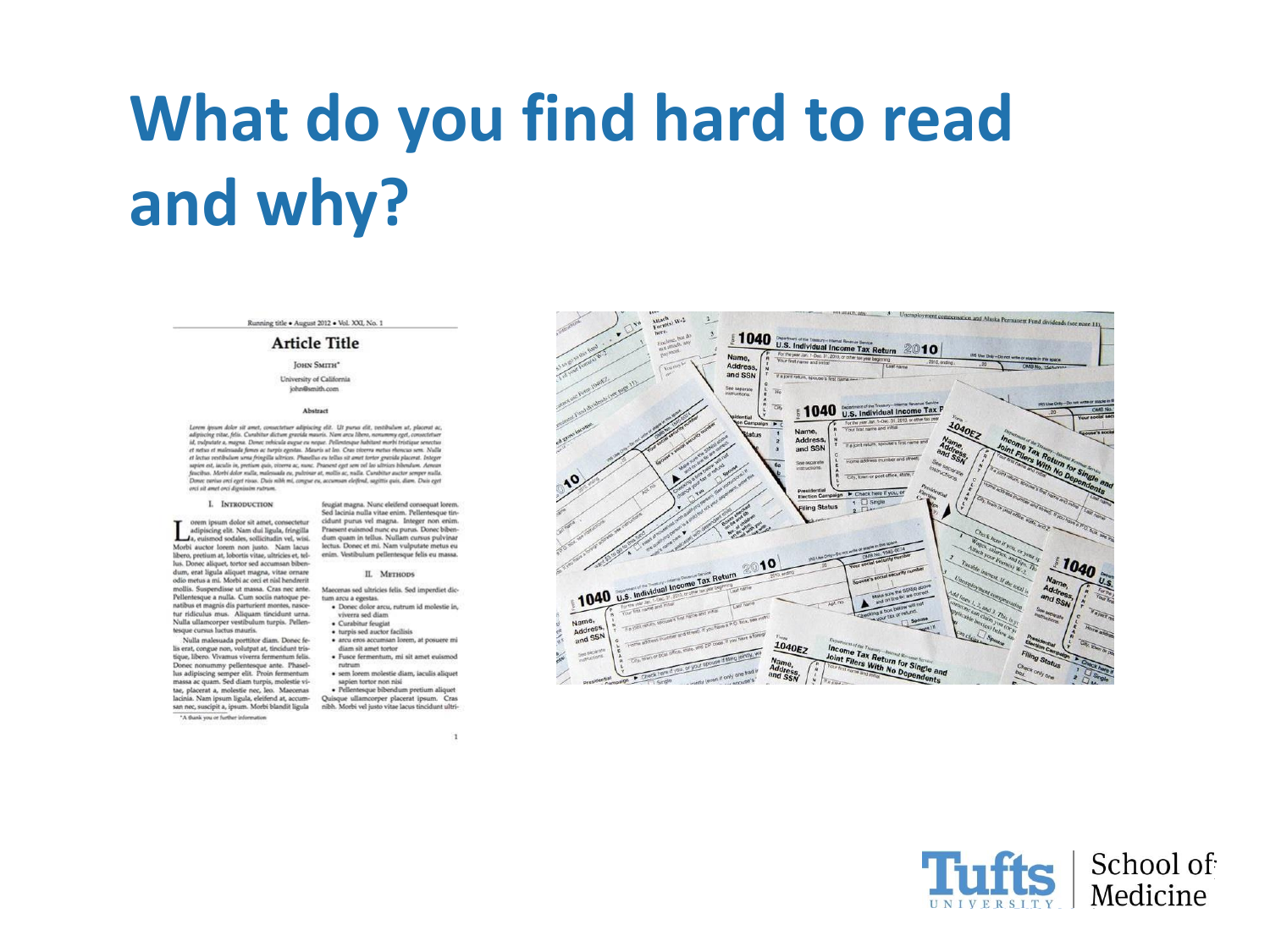## **Audience-Centered Materials Development**

- Involve your **AUDIENCE**
- Specify **OBJECTIVES**
- Consider **USE** and **FORMAT**
- Develop the **CONTENT**





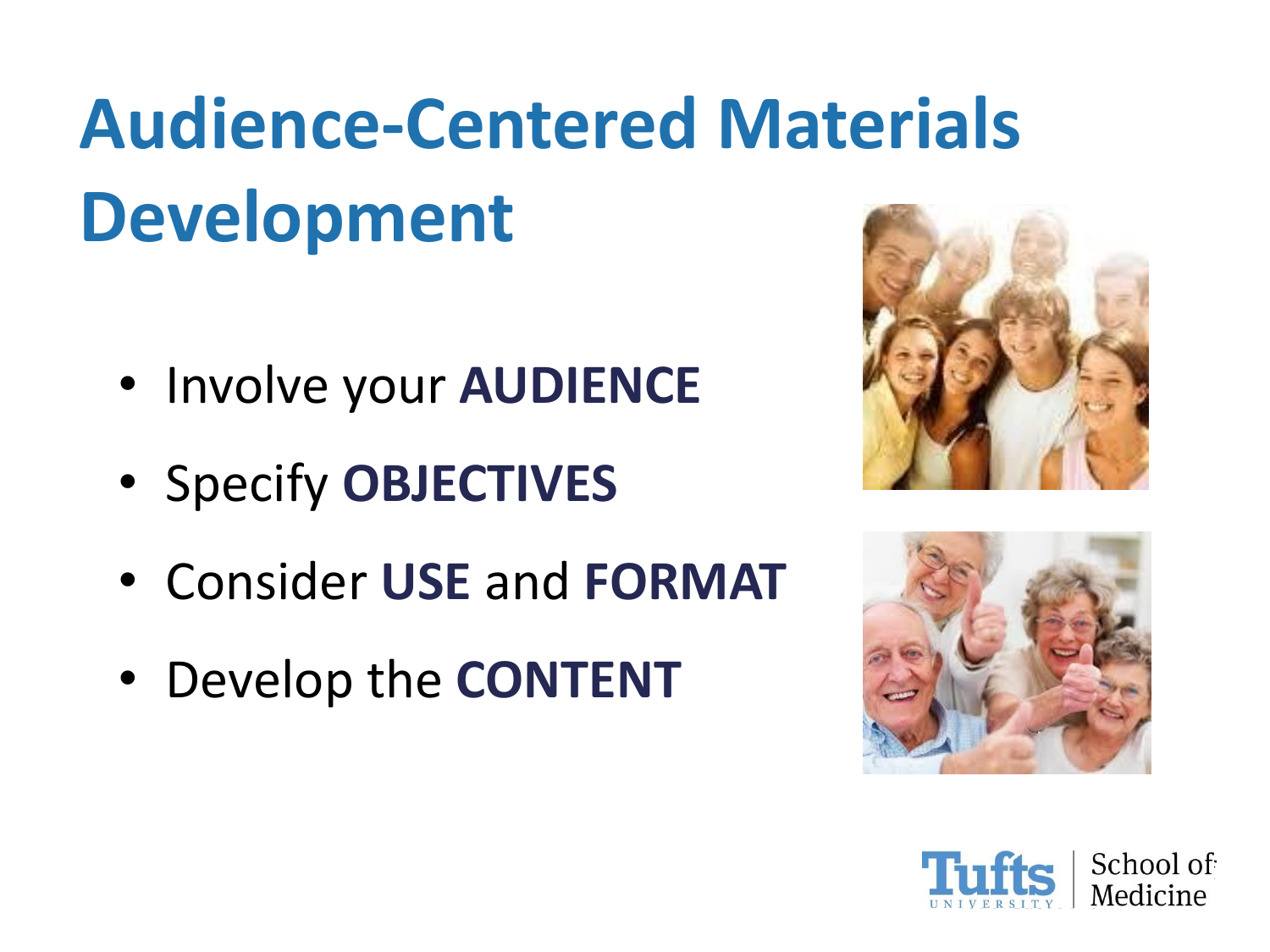#### **Develop the Content**

- Use everyday *"living room"* language
- Limit information to *need to know*
- Provide information that is *culturally relevant* to audience concerns
- Break complex information and instructions into manageable *chunks*

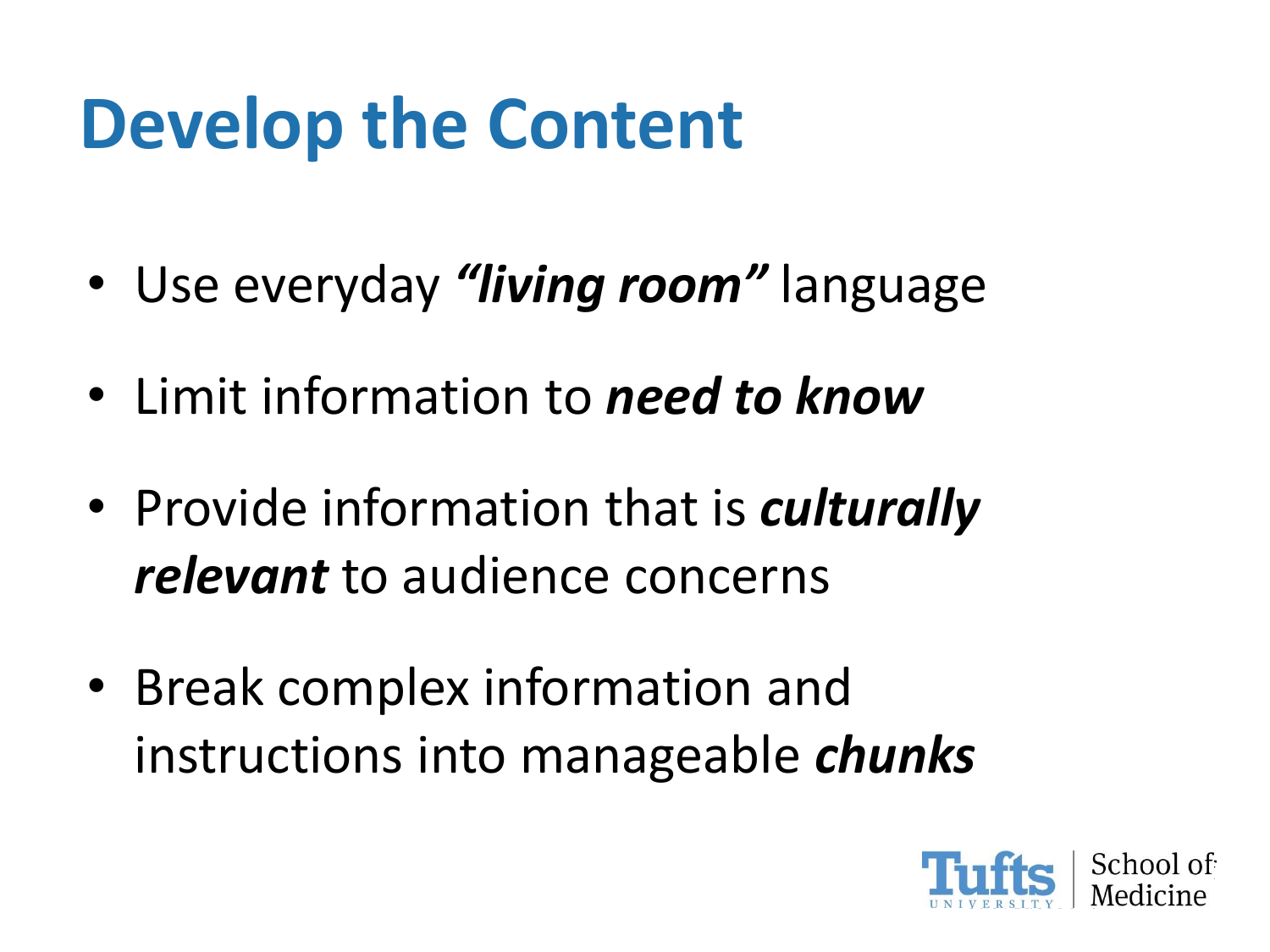# **Activity Plain language practice**

**Write down 5 medical words or public health terms. Suggest alternative living room language familiar to your audience.** 

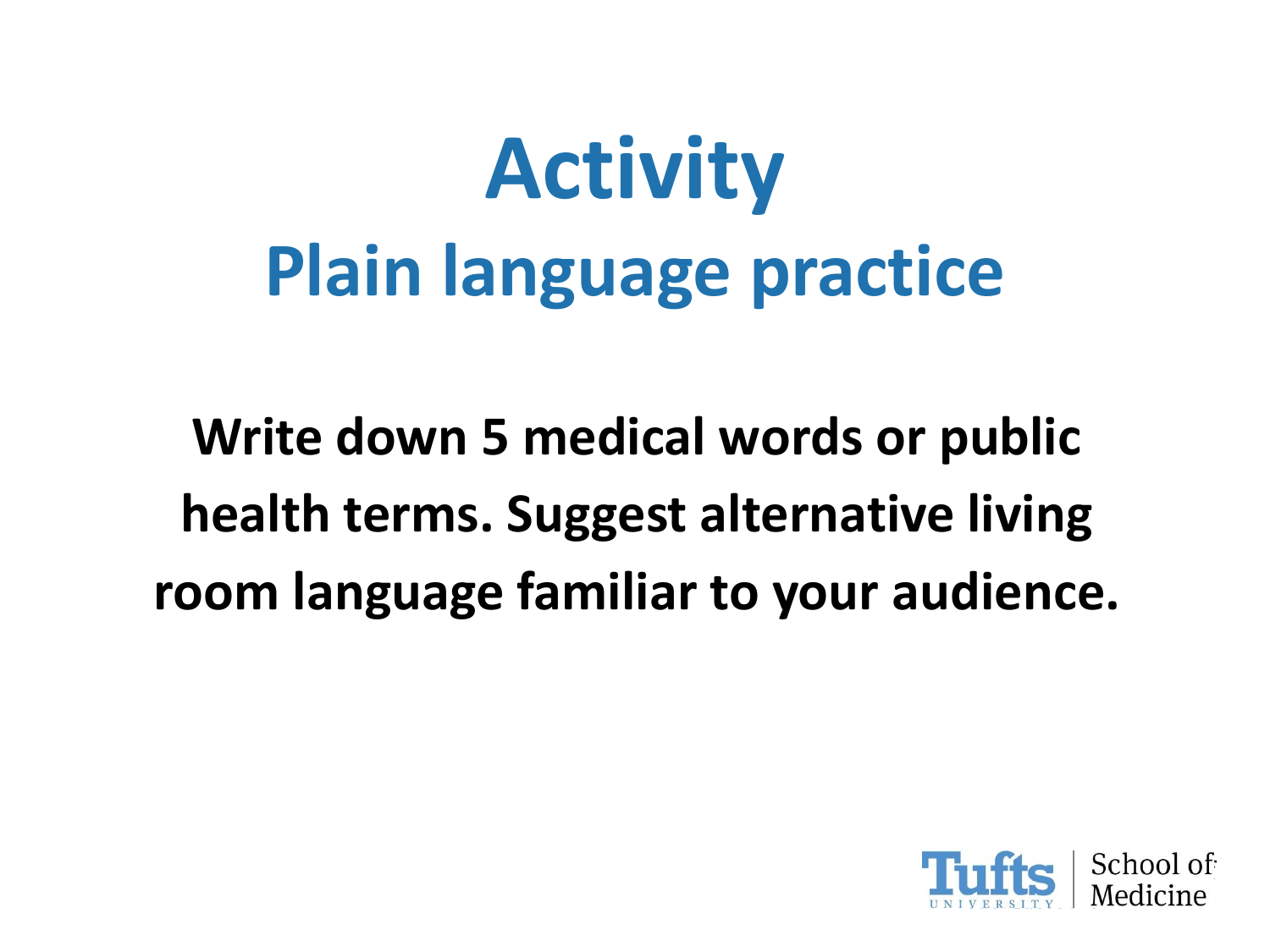#### **How People Process Text**

**Adapted from Doak C, Doak L, Root J. Teaching Patients with Low Literacy Skills (2nd edition). Lippincott 2007**

| <b>Proficient Readers</b>          | <b>Below Basic Readers</b>                   |
|------------------------------------|----------------------------------------------|
| Interpret meaning, generalize      | Take words literally                         |
| Read with fluency                  | Read slowly, or one word at a time           |
| Get help for uncommon words        | Skip over unfamiliar words                   |
| Grasp the context, make inferences | Miss the context, may not make<br>inferences |
| Persists in reading                | Tires quickly when reading                   |

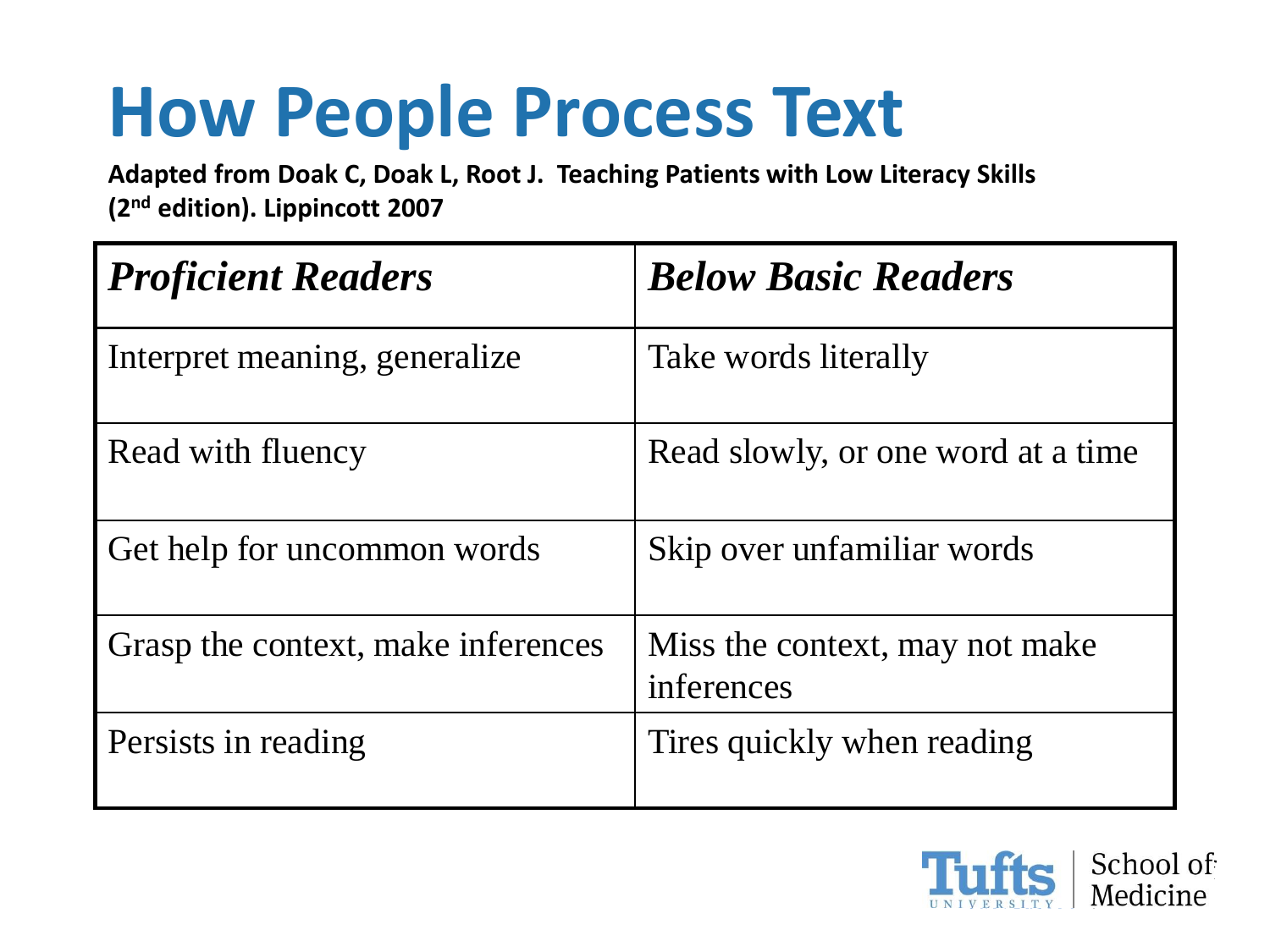## **Plain Language Writing Principles**

- Write in everyday language
- Define unfamiliar words
- Use active voice

| Clear          |  |
|----------------|--|
| Useful         |  |
| Understandable |  |
| Plain Language |  |

- Use shorter words and shorter sentences
- Avoid abbreviations and acronyms
- Give *pro-nun-see-AY-shun* if needed

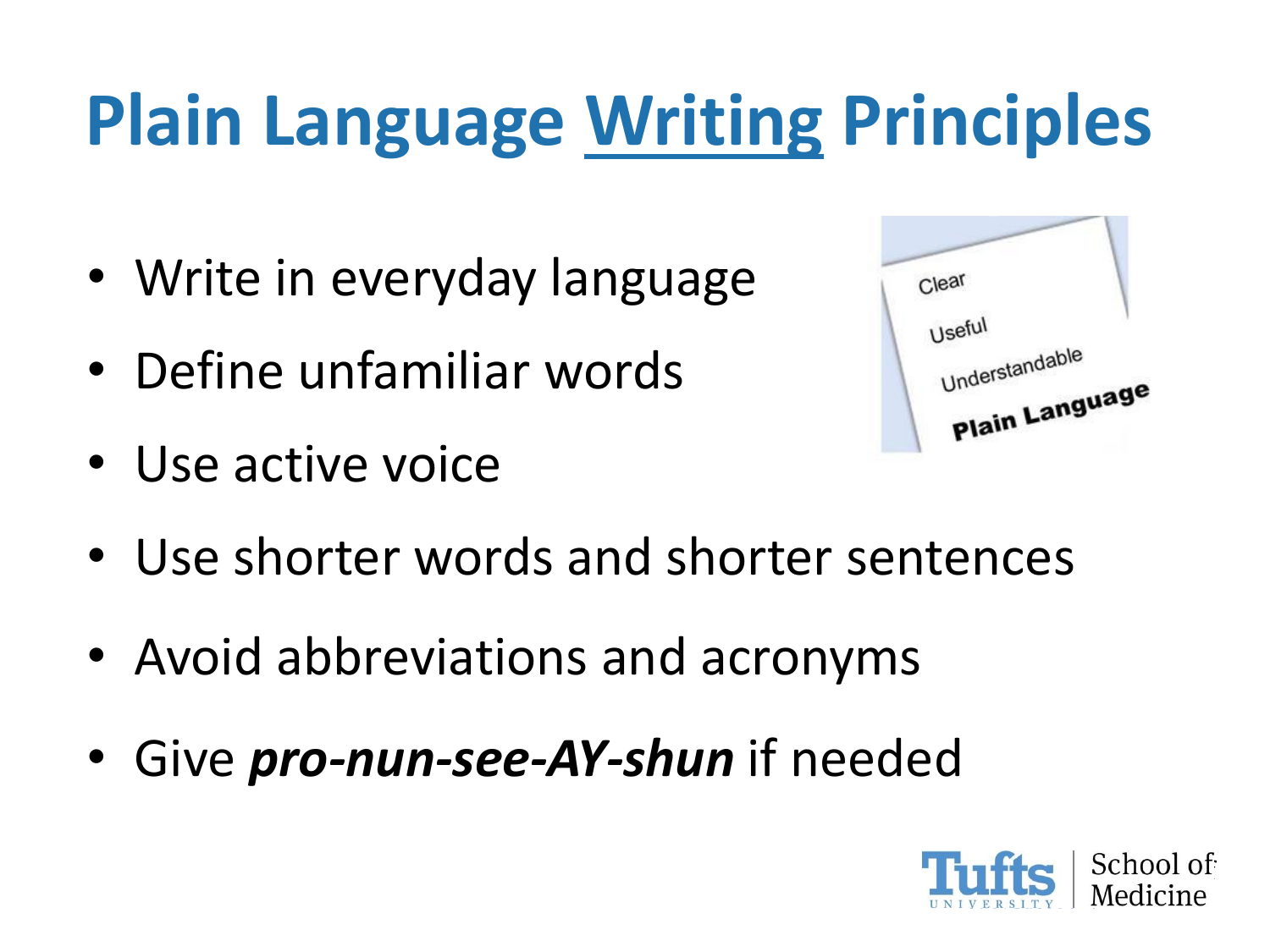## **Tips for Writing**

- Q & A format ("I"/ "you")
- Bulleted lists
- Interaction
- Story telling
- Dialogues

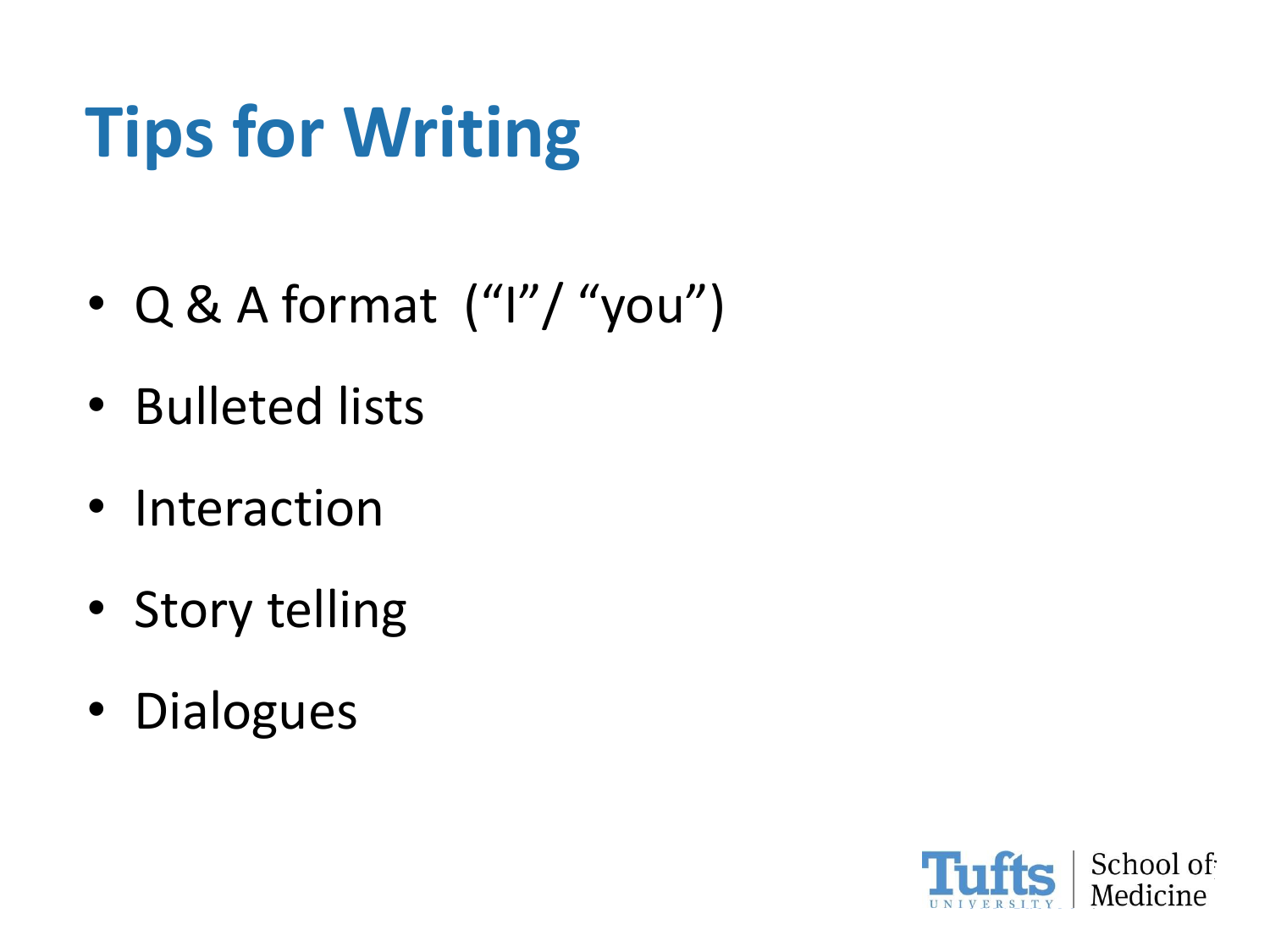## **Plain Language Design Principles**

- Lots of white space and wide margins
- Use SERIF font for text
- **NON SERIF** for headers
- Larger type (12 point or larger)
- **UPPER AND LOWER CASE—NOT ALL CAPS**
- **Avoid italics, script, fancy fonts**

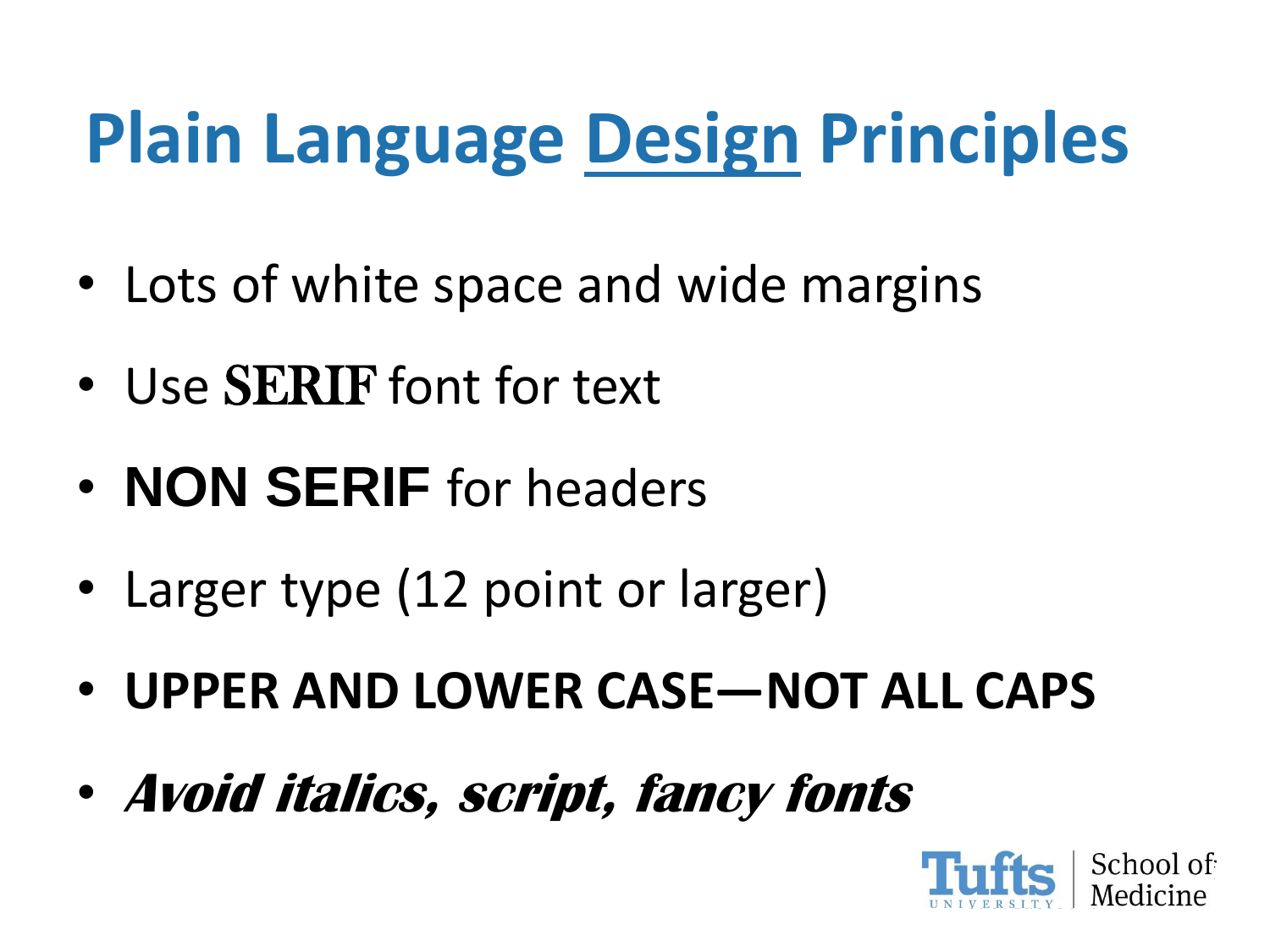## **Plain Language Design Principles**

- **Bold**, concise headers
- Consider use of columns
- Ragged right edge
- Appealing colors
- High contrast

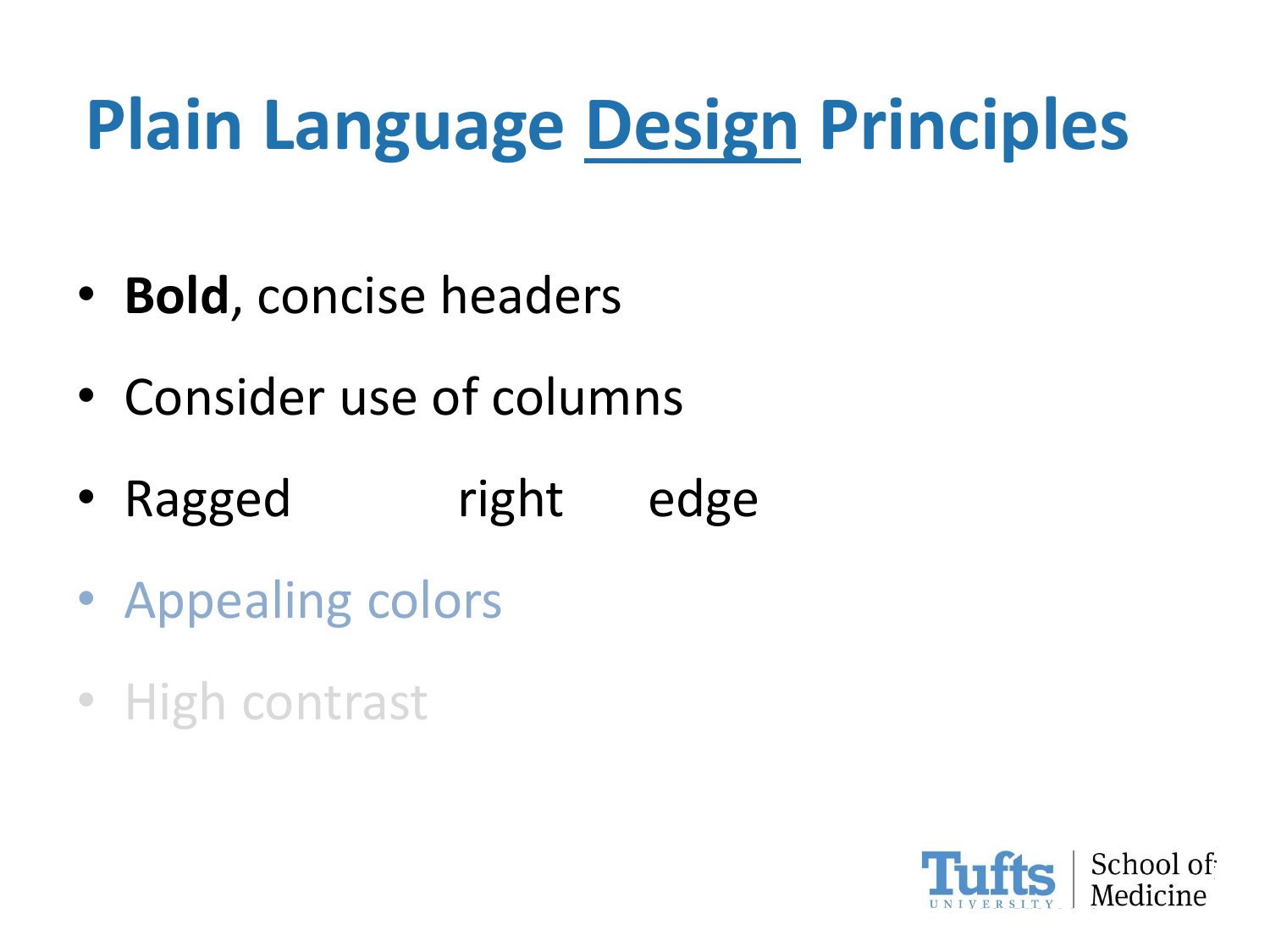#### **RECOMMENDED REGARDING WRITING IN TERMS OF ITS RECEPTION**

IT IS NOT INAPPROPRIATE , WHEN USING PRINT MEDIA TO IMPART MATERIAL OF A FACTUAL OR INTERPRETIVE NATURE WHICH HOLDS THE INTENTION OF CONVEYING CRITICAL INFORMATION TO AND/OR INCLUDING A CRITICAL ACTION BY ITS PROSPECTIVE RECIPIENTS, TO EMPLOY RELATIVELY NONCOMPLEX VERBIAGE SO AS TO MAXIMIZE COMRPEHENSION IN THE AFOREMENTIONED POPULATION.

**Credit:** Lessons in Plain Language 1992, PLAN, Inc.

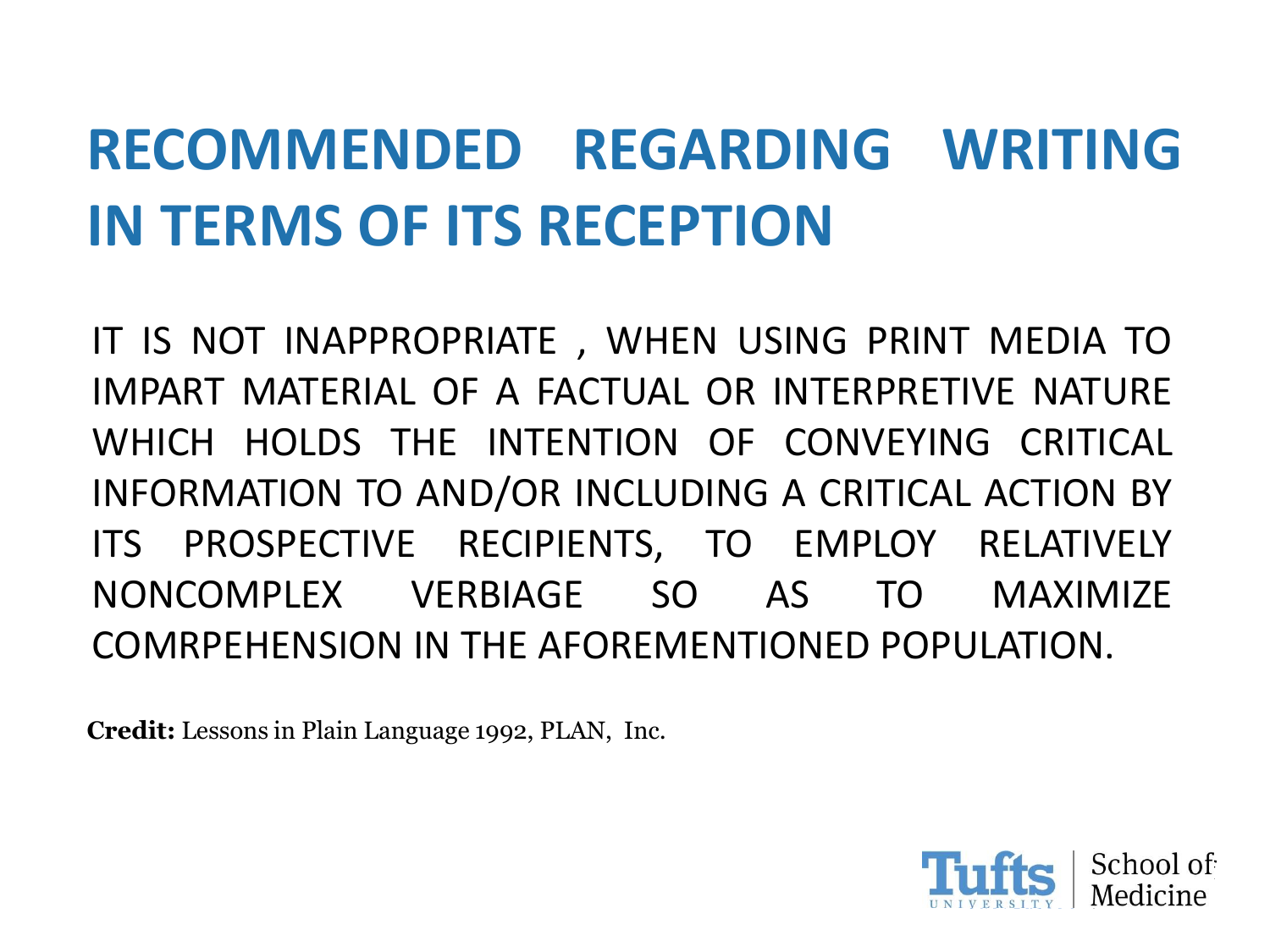#### **How Readers Process Visuals**

**Adapted from Doak C, Doak L, Root J. Teaching Patients with Low Literacy Skills (2nd edition). Lippincott 2007**

| <b>Proficient Readers</b>                                 | <b>Below Basic Readers</b>                       |
|-----------------------------------------------------------|--------------------------------------------------|
| Scan the visual to find central<br>concept                | Eyes wander, difficulty finding<br>central focus |
| Quickly identify key features in a<br>visual              | May skip over key features                       |
| Separate key points from details                          | May get lost in or too focused on<br>details     |
| Quickly interpret visual information<br>to derive meaning | Interpret visuals more literally                 |

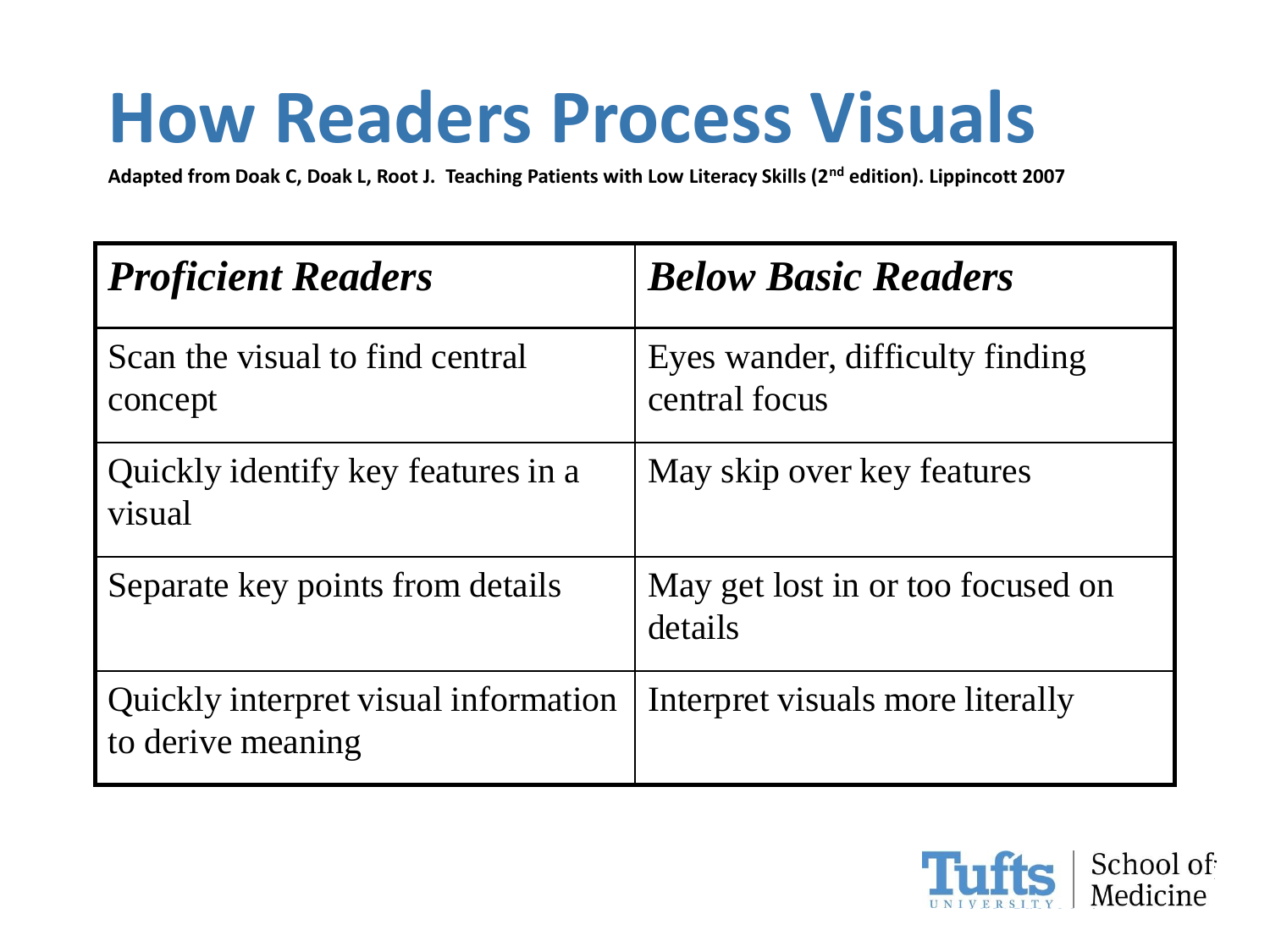### **Tips for Visuals**



- Use realistic, uncluttered drawings or photos
- Select images relevant to your audience
- Apply labels and arrows

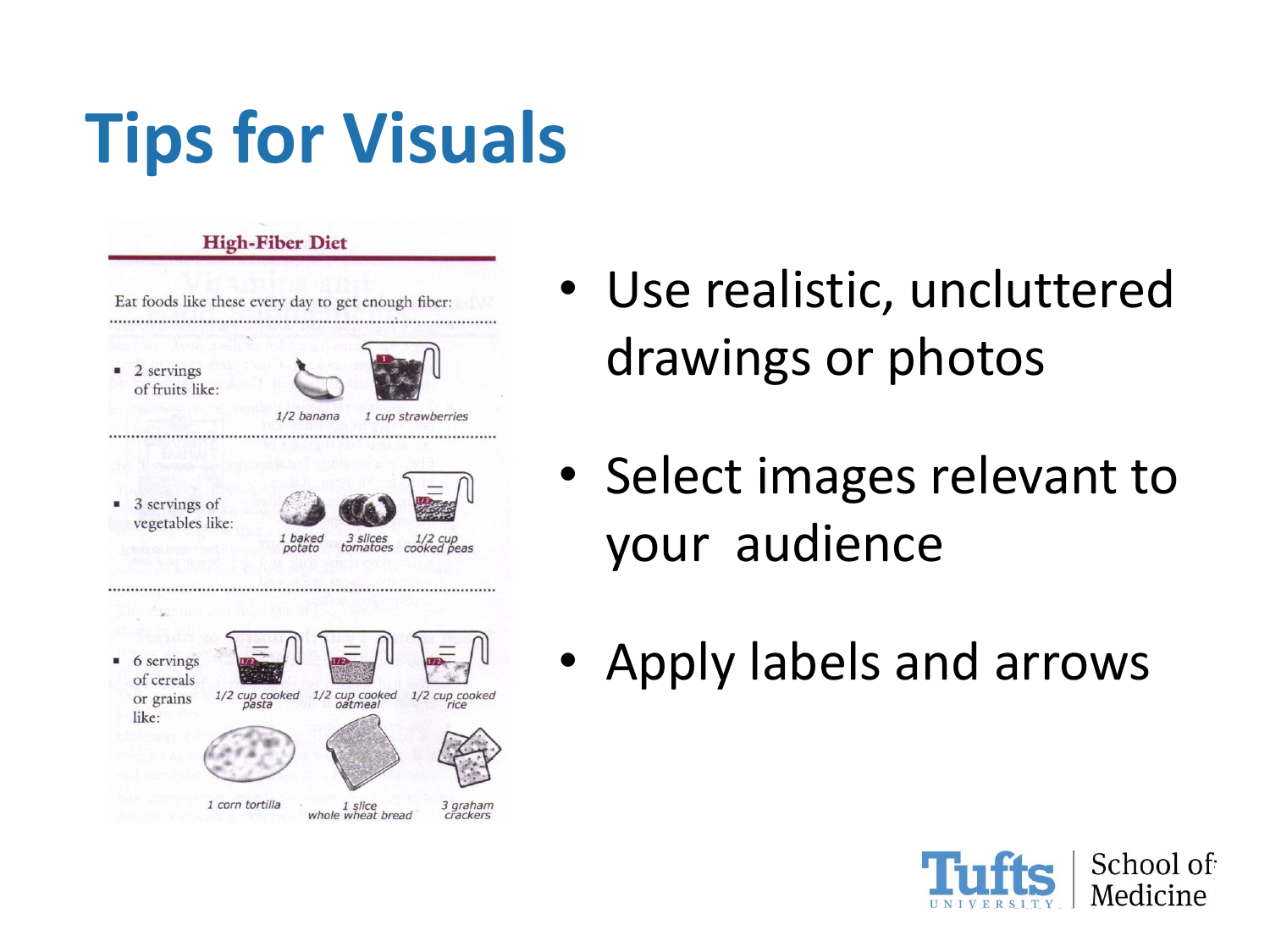## **Tips for Numbers**

- Reduce effort, do the math
- Provide fewer options



- Keep denominator the same (1 in 100 / 4 in 10)
- Use appropriate visuals
- Use labels carefully (poor, fair good, excellent)
- Use frequency (1 out of 10) vs percent (10%)

**www.cdc.gov/healthliteracy/numeracy-course**

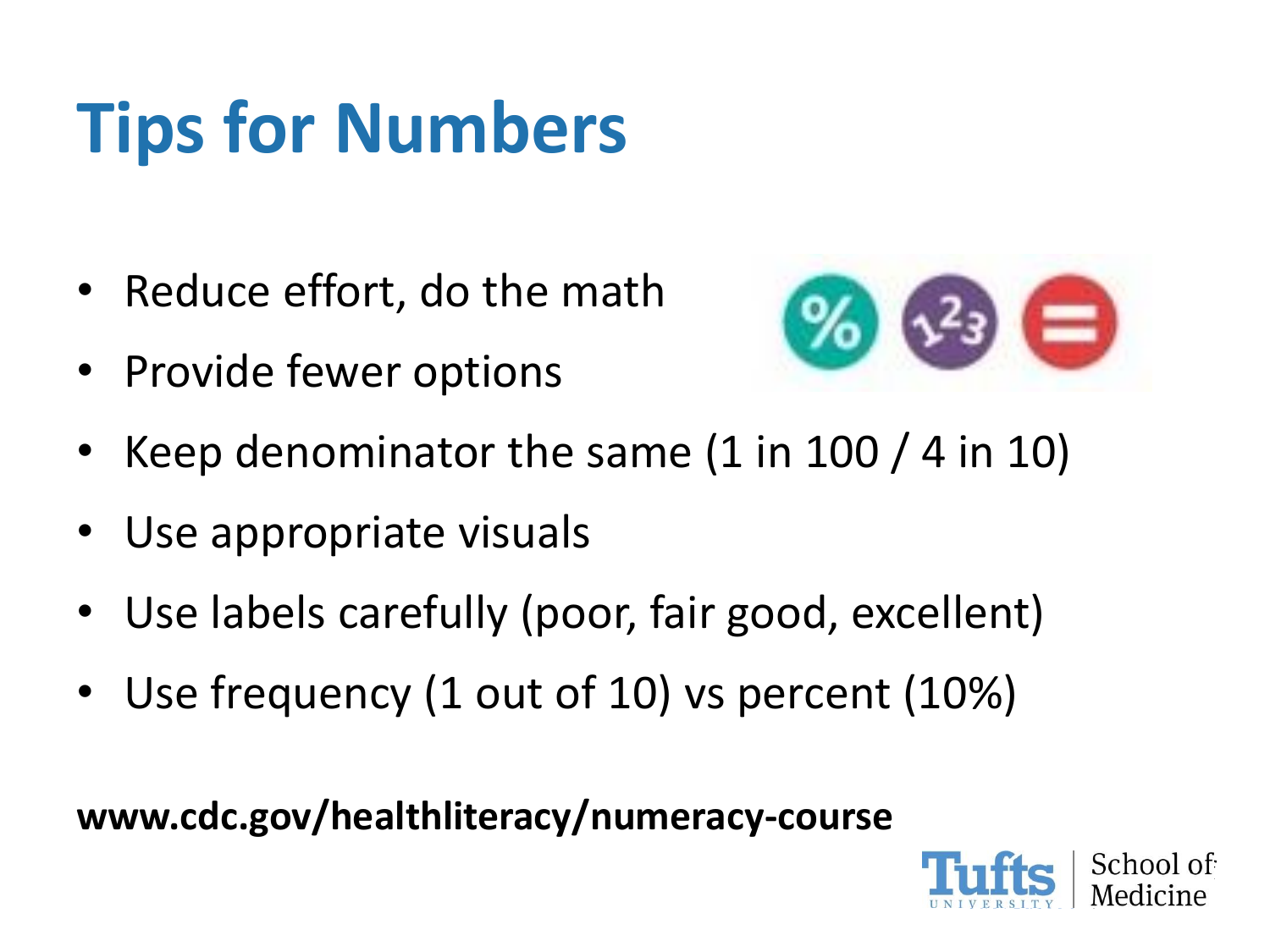#### **Notes on Translation**

- **DO NOT USE Online Tools**
- **DO NOT EXPECT Word-for-word**



- Emphasize need for plain language
- Work with experienced translators
- Consider back-translation
- Field-test and localize

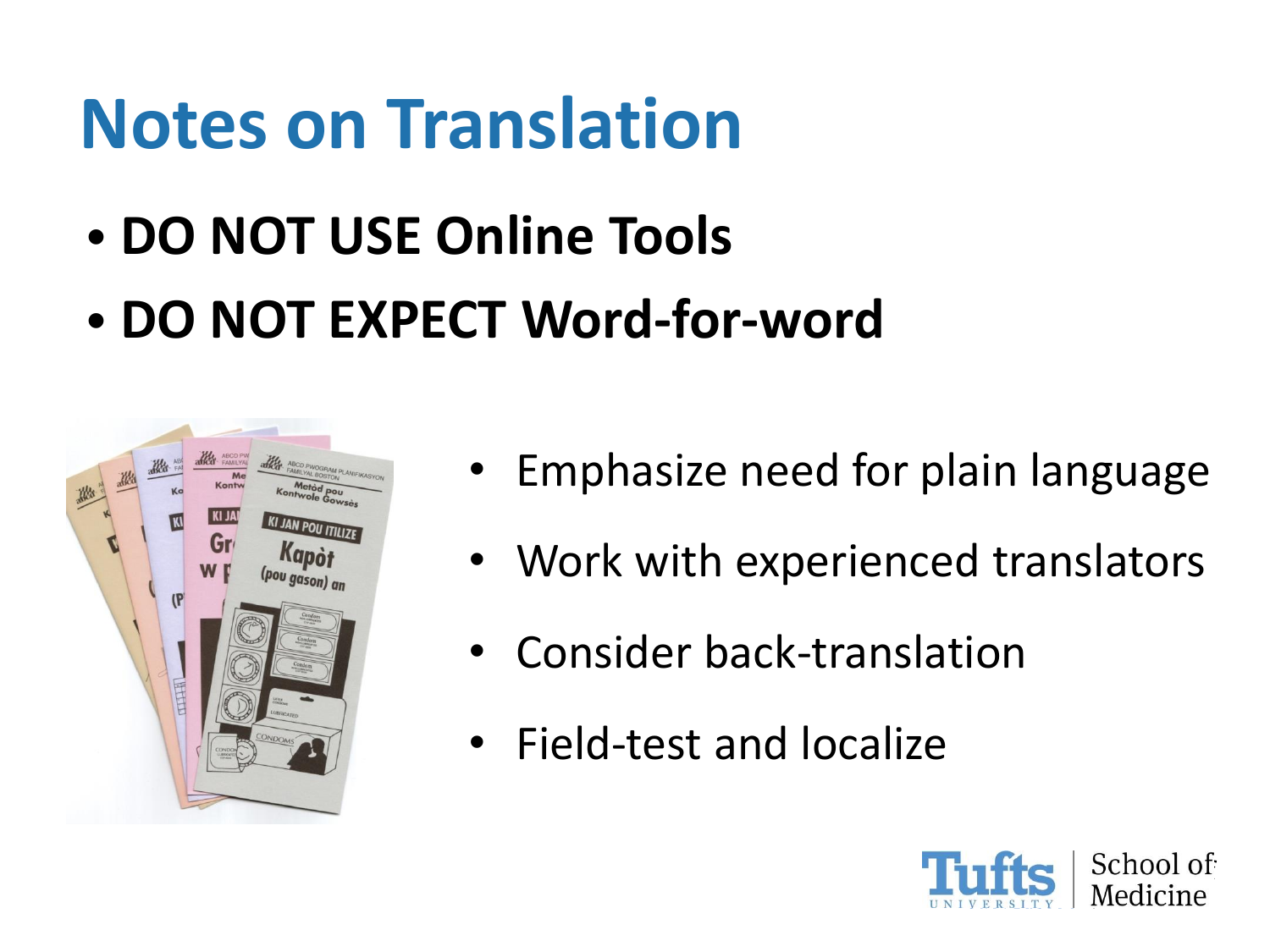## **Field-testing**

A process of reviewing draft materials with your target audience

#### • **Questions**

- What did you learn?
- What will you do?
- How would you say this?
- What do the pictures tell you?



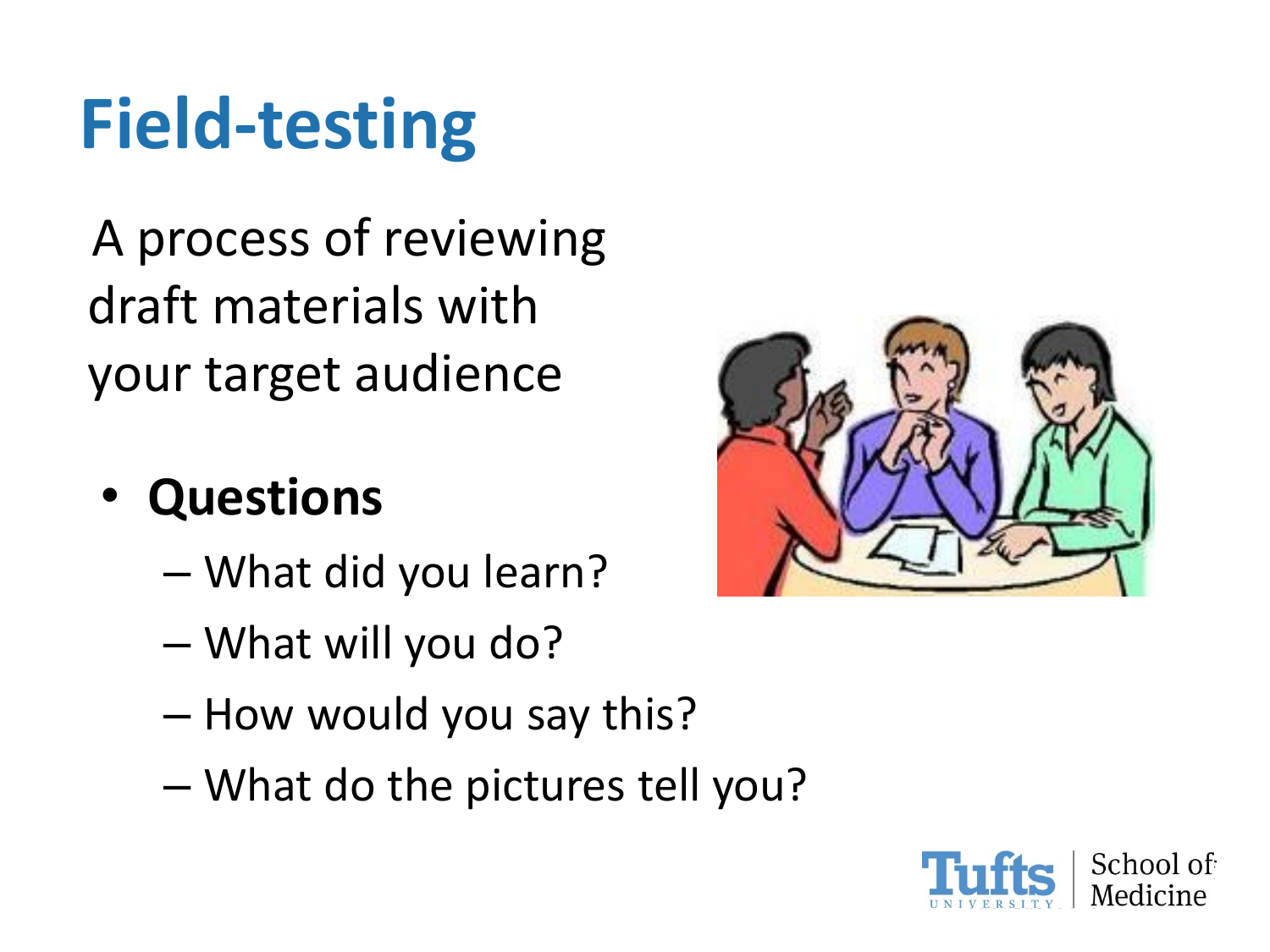#### **Materials Assessment**



Available for English, Spanish, German Chinese, French, Hebrew, Russian, Vietnamese, others.

#### **What are readability formulas?**

- Assess the reading grade level at which a material is written
- Mathematically calculated and expressed as a school grade level
- Correlated plus or minus 1.5 grade
- Most assess two aspects of text
	- Word length
	- Sentence length

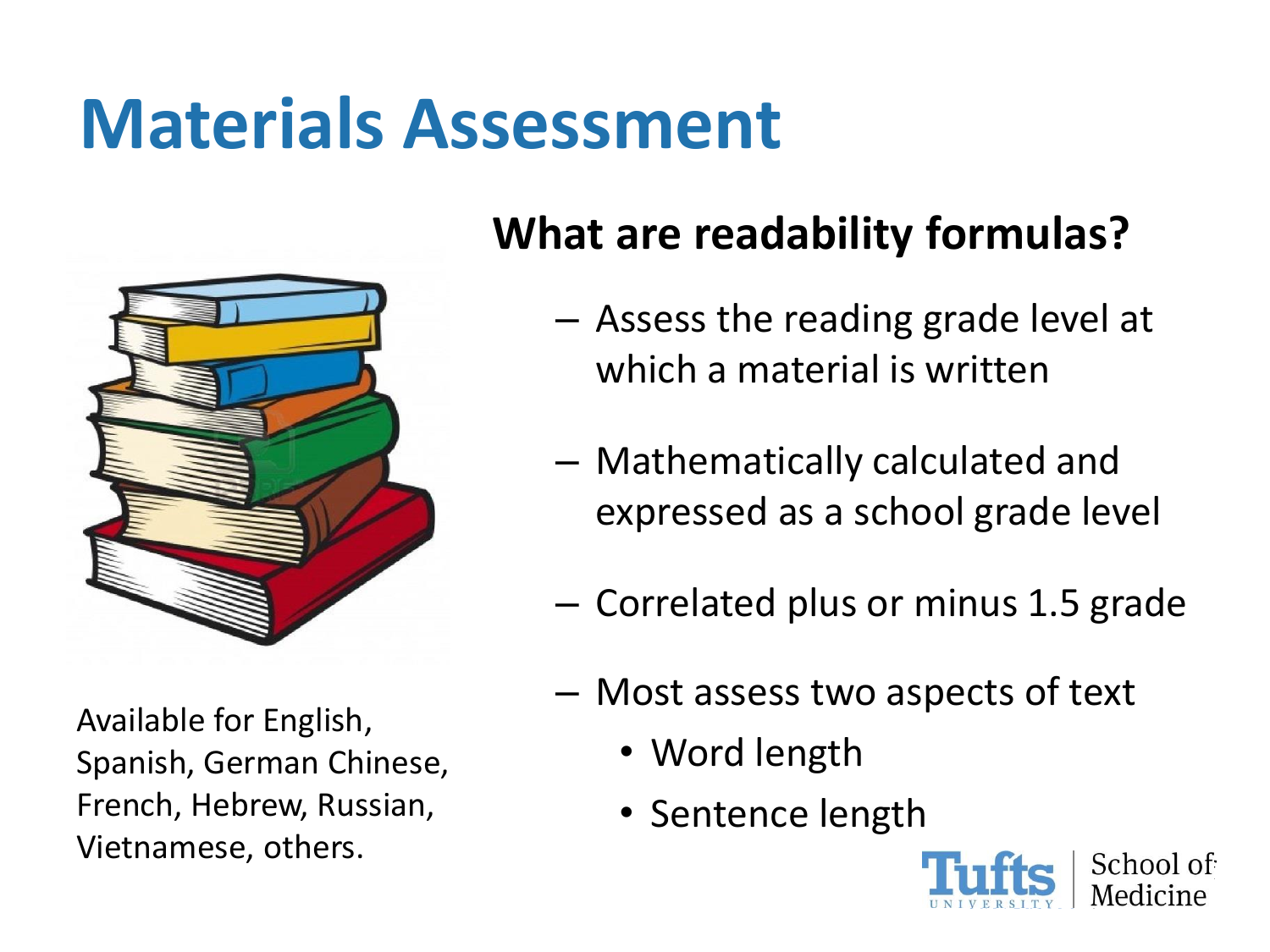### **Readability Formulas**



#### • **Fry**

- Number of words per sentence, syllables per word
- Plotted on a graph
- 100 word sample

#### • **SMOG**

- Simplified Measure of Gobbledygook
- Extensively used in health
- 3 samples of 10 sentences

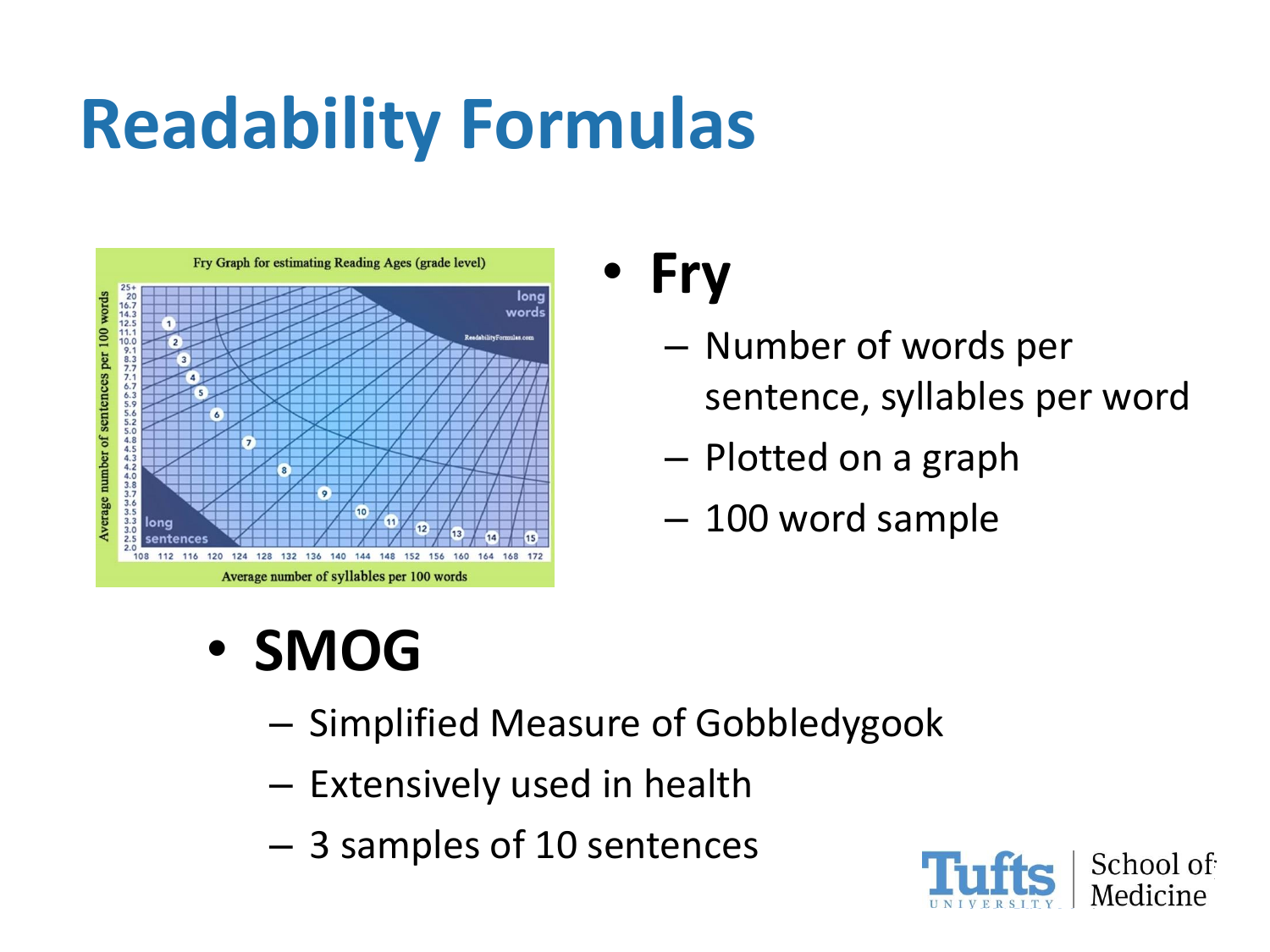#### **Pros and Cons**

- How are they helpful?
- What are their limitations?



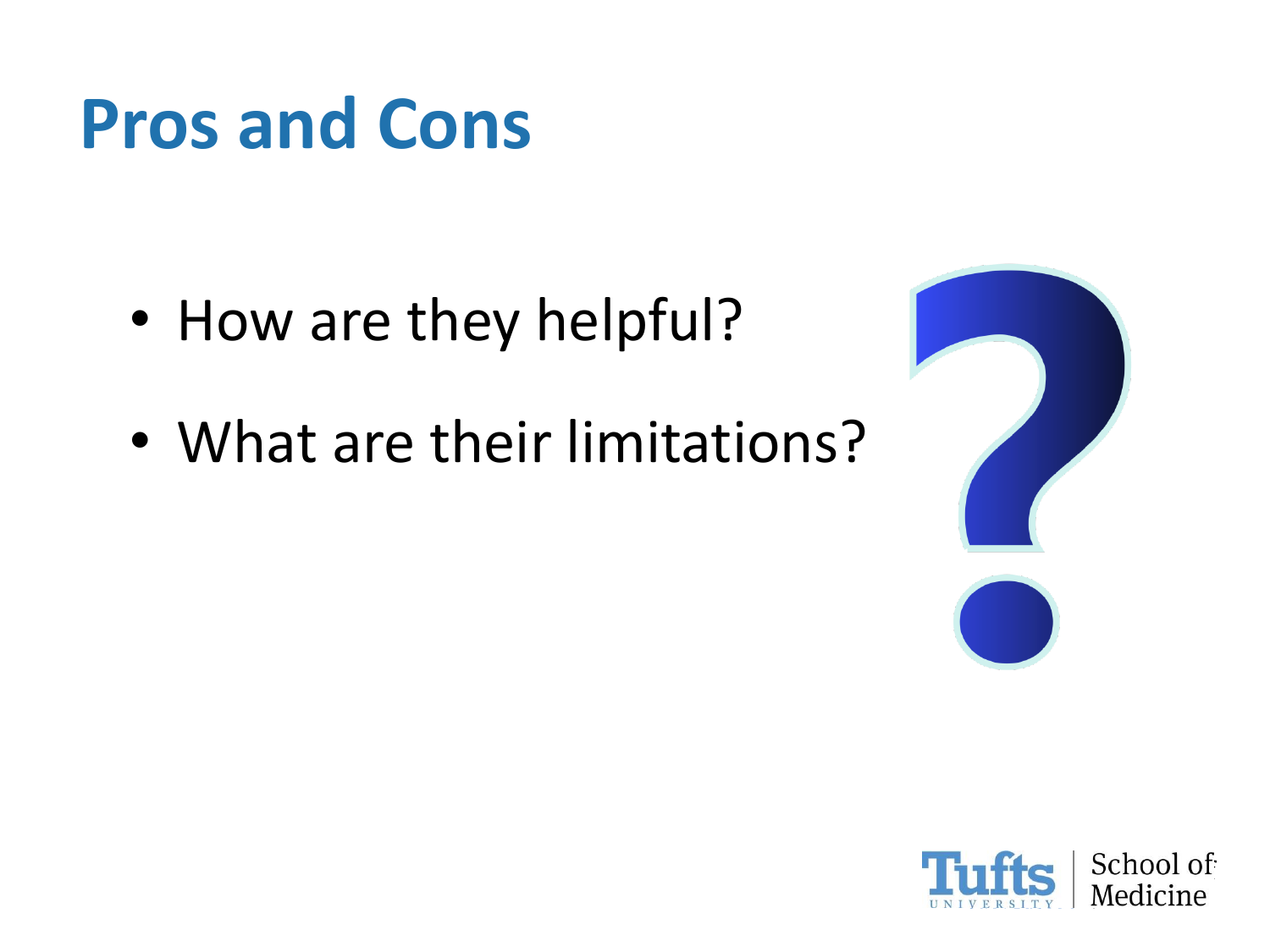#### **Beyond Readability**



#### **Criteria for Assessment**

- Language
- Design
- Cultural
	- Appropriateness
- Numbers
- Call to Action



#### **CDC Clear Communication Index**

[http://www.cdc.gov/healthliteracy/pdf/clear](http://www.cdc.gov/healthliteracy/pdf/clear-communication-user-guide.pdf)communication-user-guide.pdf

#### **Patient Education Materials Assessment Tool (PEMAT)**

[https://www.ahrq.gov/professionals/prevention-chronic](https://www.ahrq.gov/professionals/prevention-chronic-care/improve/self-mgmt/pemat/index.html)care/improve/self-mgmt/pemat/index.html

#### **Suitability Assessment of Materials (SAM**)

[http://www.hsph.harvard.edu/healthliteracy/resources/d](http://www.hsph.harvard.edu/healthliteracy/resources/doak-book) oak-book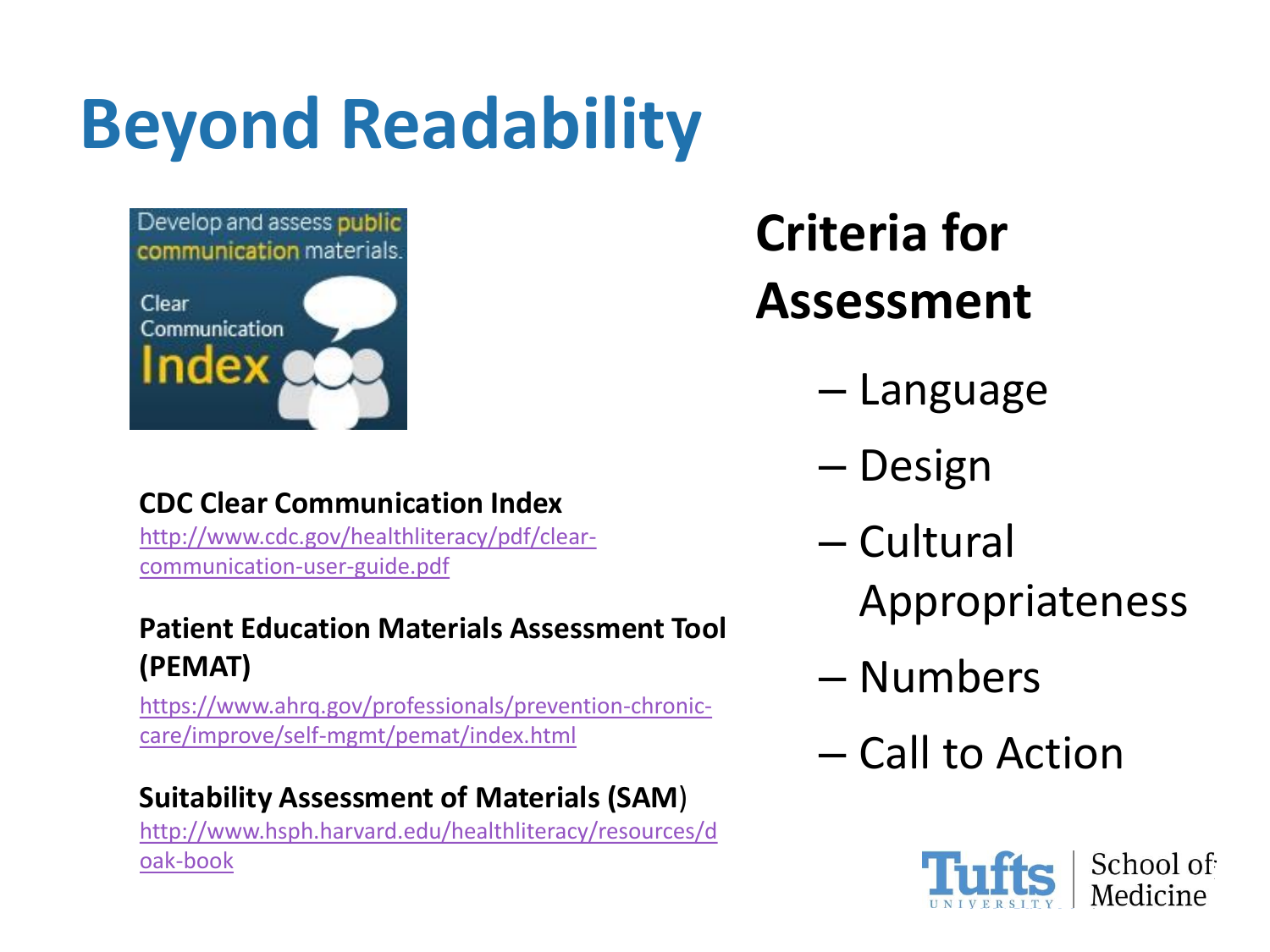## **Check List Approach**

| Language                                                                        |  |
|---------------------------------------------------------------------------------|--|
| Does both the main message and call to action use<br>active voice?              |  |
| <b>Design</b>                                                                   |  |
| Does the material use bulleted or numbered items?                               |  |
| <b>Actionability</b>                                                            |  |
| Does the material include one or more calls to action                           |  |
| <b>Numbers</b>                                                                  |  |
| Does the material explain what the numbers mean?                                |  |
| <b>Culture</b>                                                                  |  |
| Does the material include pictures reflective of the<br>A.<br>primary audience? |  |
|                                                                                 |  |
|                                                                                 |  |

**89% or below = Needs improvement**

| Ω      | $Yes = 1$           |
|--------|---------------------|
| $\Box$ | $No = 0$            |
| $\Box$ | ΝA                  |
| □      | $Yes = 1$           |
| $\Box$ | $No = 0$            |
| ò      | ΝA                  |
| $\Box$ | $Yes = 1$           |
| $\Box$ | $No = 0$            |
| Ò      | NΑ                  |
| □      | $Yes = 1$           |
| $\Box$ | $No = 0$            |
| $\Box$ | NΑ                  |
| □      | $Yes = 1$<br>N. — N |

- **No = 0 NA**
	-
- **90% or above = Excellent Score**  $\frac{1}{2}$  **Score**  $\frac{1}{2}$  **Score**  $\frac{1}{2}$  **Score**  $\frac{1}{2}$  **Score**  $\frac{1}{2}$  **Score**  $\frac{1}{2}$  **Score**  $\frac{1}{2}$  **Score**  $\frac{1}{2}$  **Score**  $\frac{1}{2}$  **Score**  $\frac{1}{2}$  **Score**  $\frac{1}{$

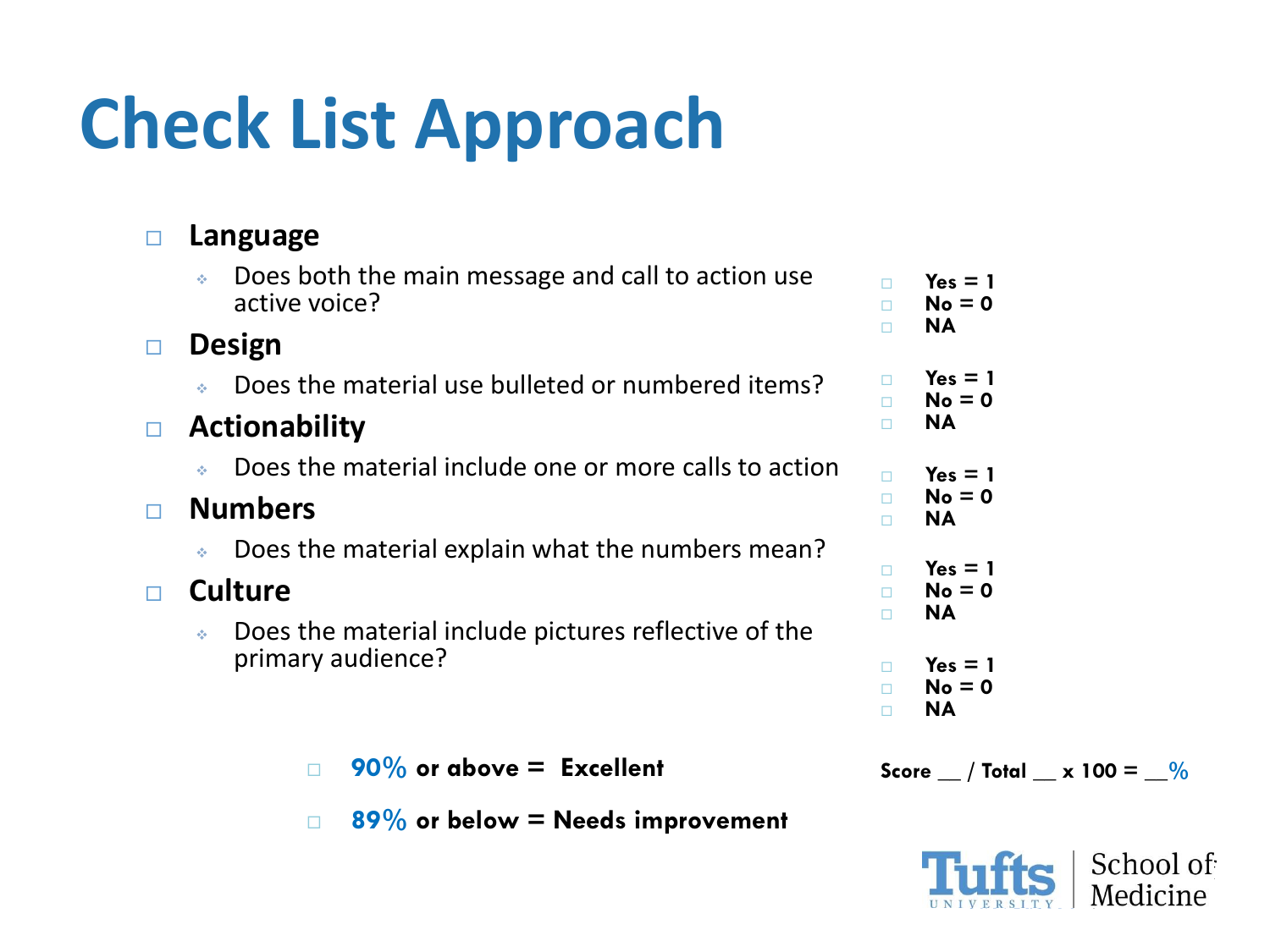# **Activity Small group discussion**

**Review fact sheets. Consider criteria for assessment. Which is easier to read and why?**